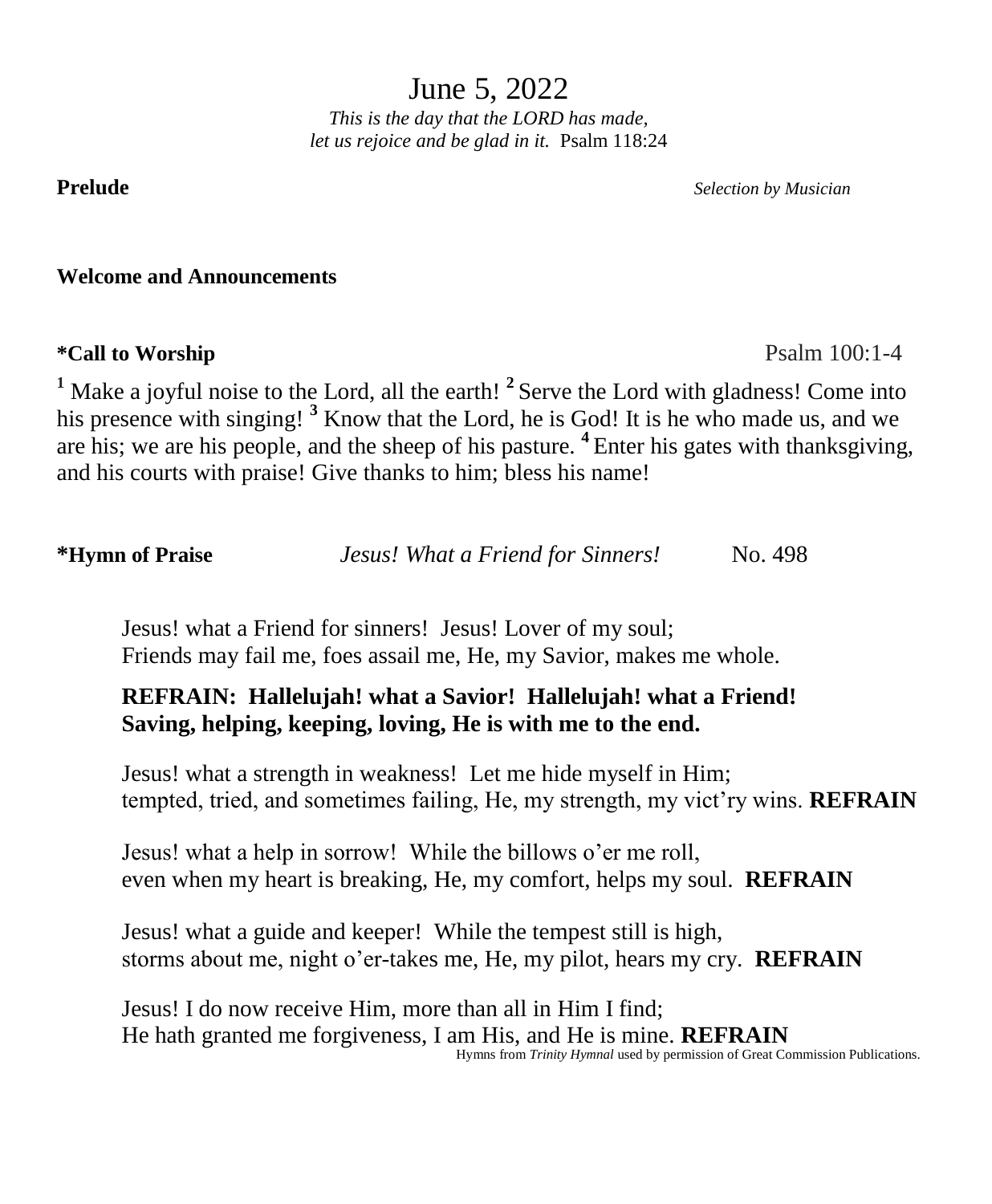**\*Prayer of Invocation & Adoration**

**Reading of the Law** Psalm 119:9-16 (Pew pg. 512/LP pg. 642)

#### \**Prayer of Confession**

Heavenly Father, we confess to you this morning that our hearts are prone to being cold towards you. That with the endless cycles of work and life, we more often than not give you whatever time we can spare, which is not much and not very sincere. We do not repent of our sin often enough and therefore we have become very good at justifying all of our unlawful thoughts, words, and deeds. Forgive us of our callous hearts and show us your majesty amid the hustle and bustle of life so that we might bring greater honor and glory to you in our lives and in our prayers. Help us to repent; to admit when we are wrong; and to forgive others as you have forgiven us through your Son's work. Make us more like Jesus, we pray in Jesus name and for his sake. Amen.

**Assurance of Pardoning Grace** Ps. 100:5 <sup>5</sup> For the Lord is good; his steadfast love endures forever, and his faithfulness to all generations.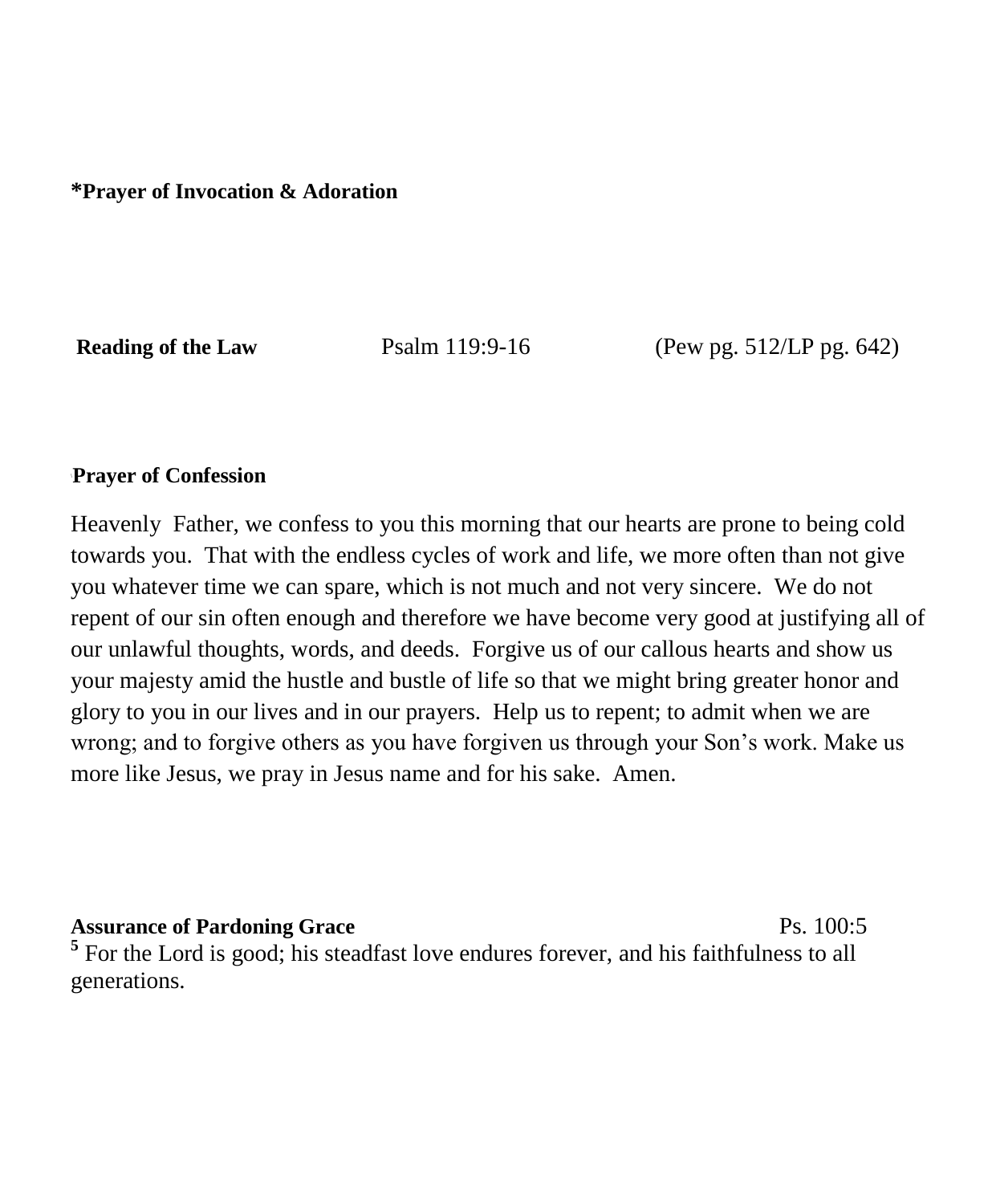All people that on earth do dwell, sing to the Lord with cheerful voice; him serve with fear, his praise forth-tell, come ye before him and rejoice.

The Lord ye know is God indeed; without our aid he did us make; We are His folk, He doth us feed, and for His sheep He doth us take.

O enter then his gates with praise, approach with joy his courts unto; Praise, laud, and bless his name always, for it is seemly so to do.

For why? The Lord our God is good, his mercy is forever sure; his truth at all times firmly stood, and shall from age to age endure. Hymns from *Trinity Hymnal* used by permission of Great Commission Publications. 

**Scripture Reading** Acts 10:1-16 (Pew pg. 918/LP pg. 1146)

**The Nicene Creed** (pg 846 in Trinity Hymnal)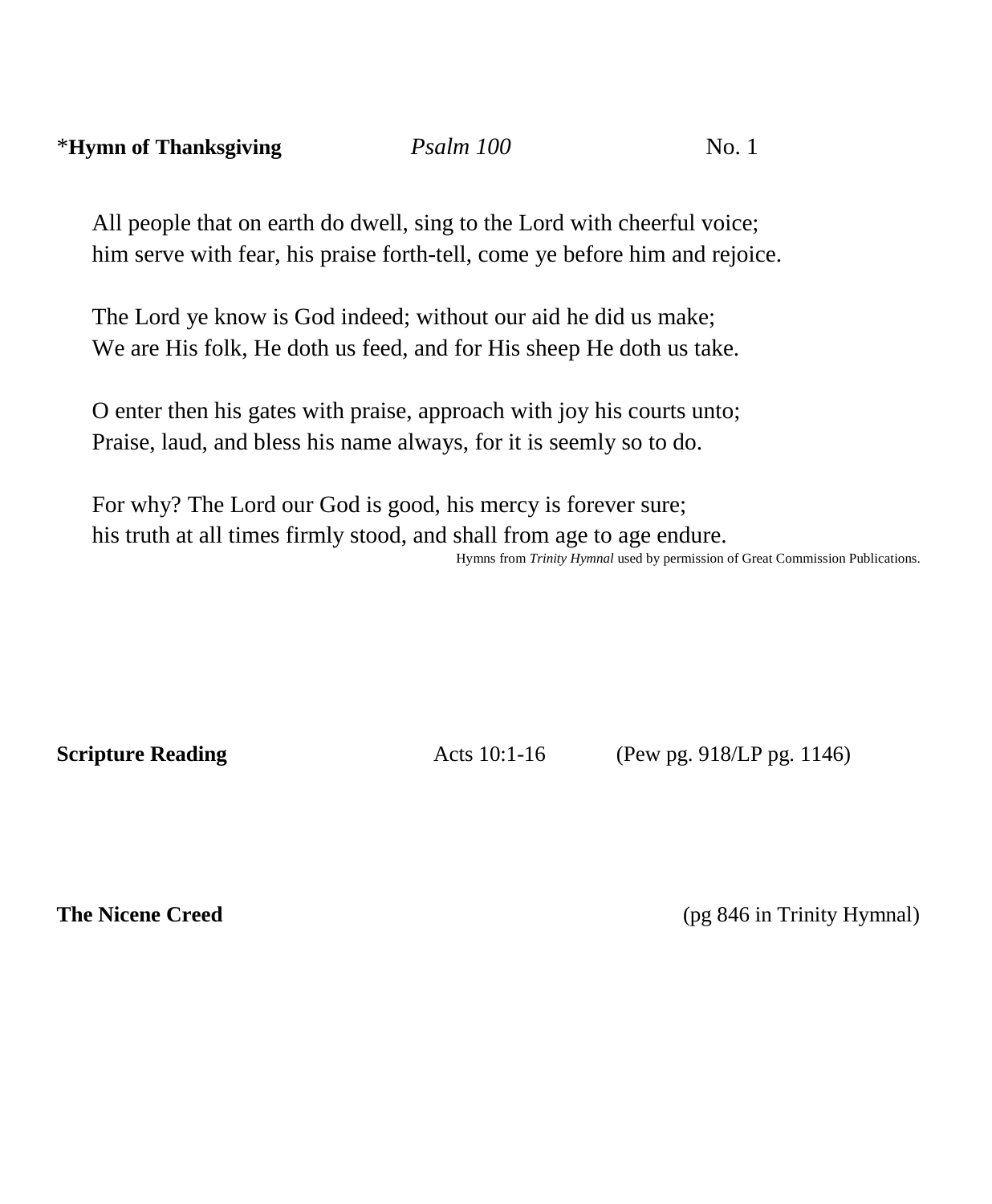# **Prayer of Intercession**

**Offering**

*Selection by Musician*

\***Doxology** No. 731 Praise God, from Whom all blessings flow; Praise Him, all creatures here below; Praise Him above, ye heav'nly host; Praise Father, Son, and Holy Ghost. Amen.

Hymns from *Trinity Hymnal* used by permission of Great Commission Publications.

**\*Prayer of Thanksgiving**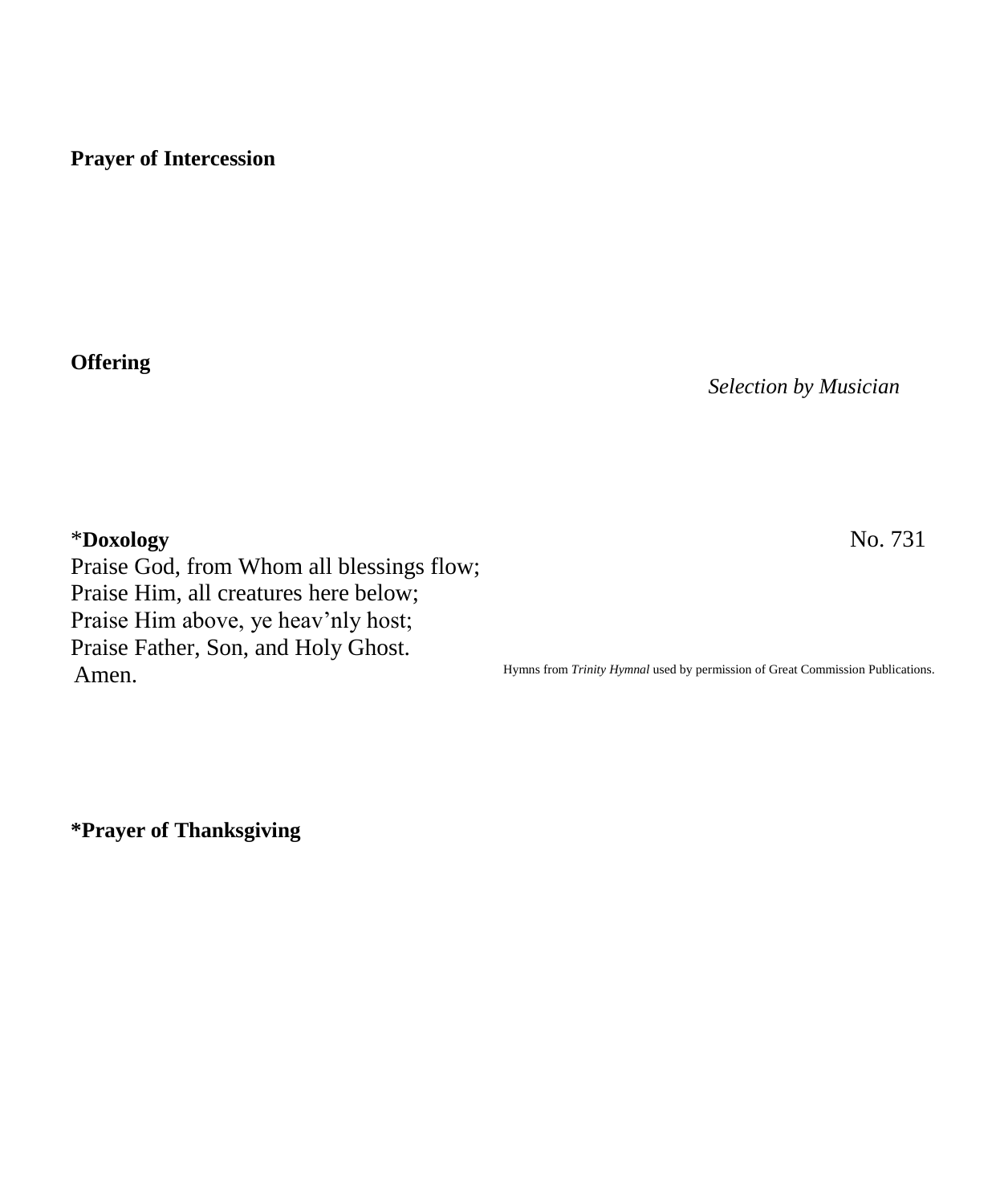**\*Hymn of Preparation** *Come to the Waters*



Words and Music: James Boice and Paul Jones © 2000 Tenth Music All rights reserved. Used by permission.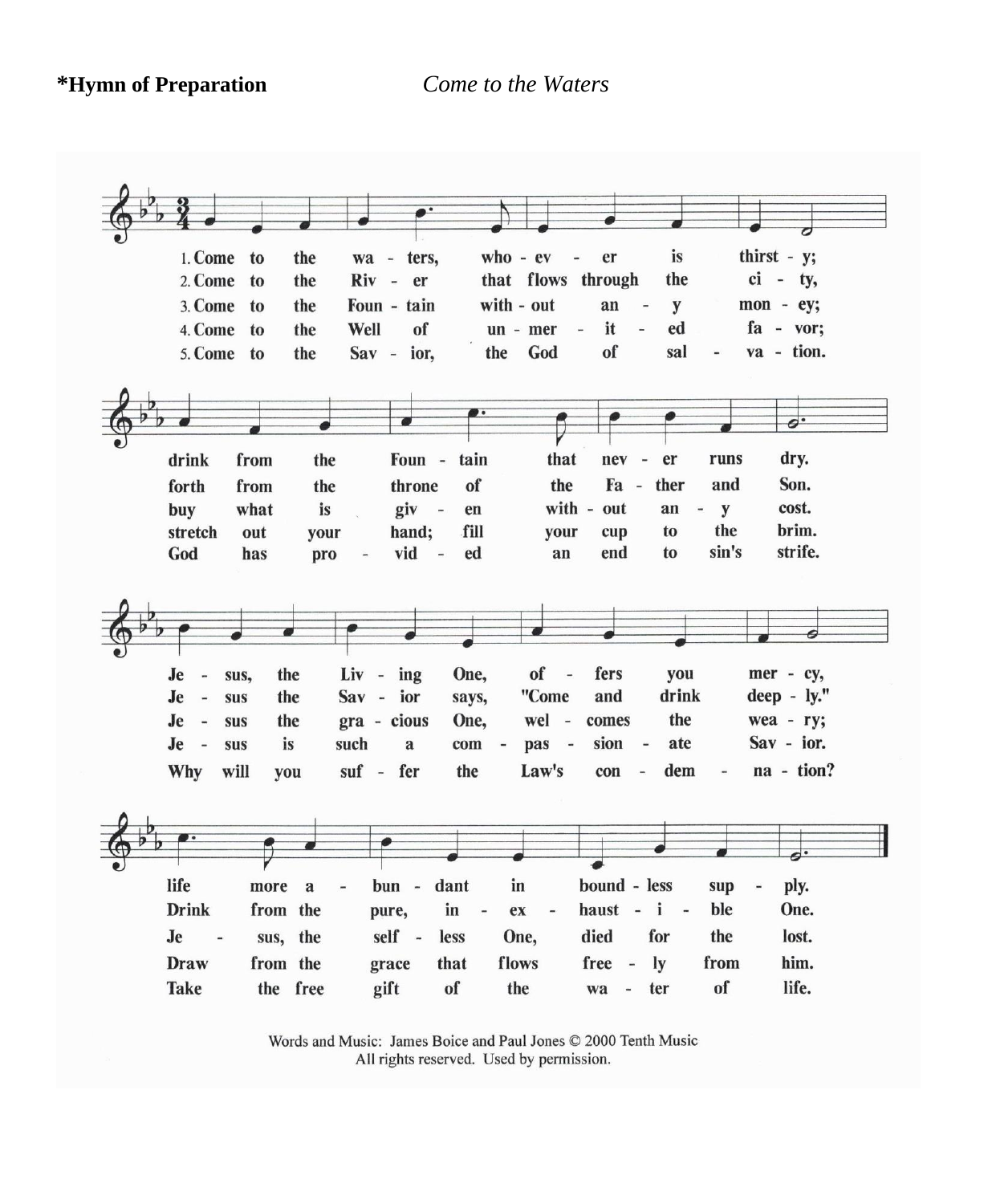**Sermon Micah 7:1-13** (Pew pg. 780/LP pg. 978)

1. The End of the Wicked

2. The Stance of the Church

3. An Old Hope

Questions:

- 1. Is there a difference between things that are bad and things that are wicked? What are they?
- 2. Are suffering, persecution, and wicked deeds done against us inevitable for Christians? Explain.
- 3. How must the church endure in this day and age? How can you persevere in the midst of judgement?
- 4. How has the coming of Jesus Christ changed the outlook of God's people? Compare and contrast the people of God in the Old Testament with the people of God in the New Testament.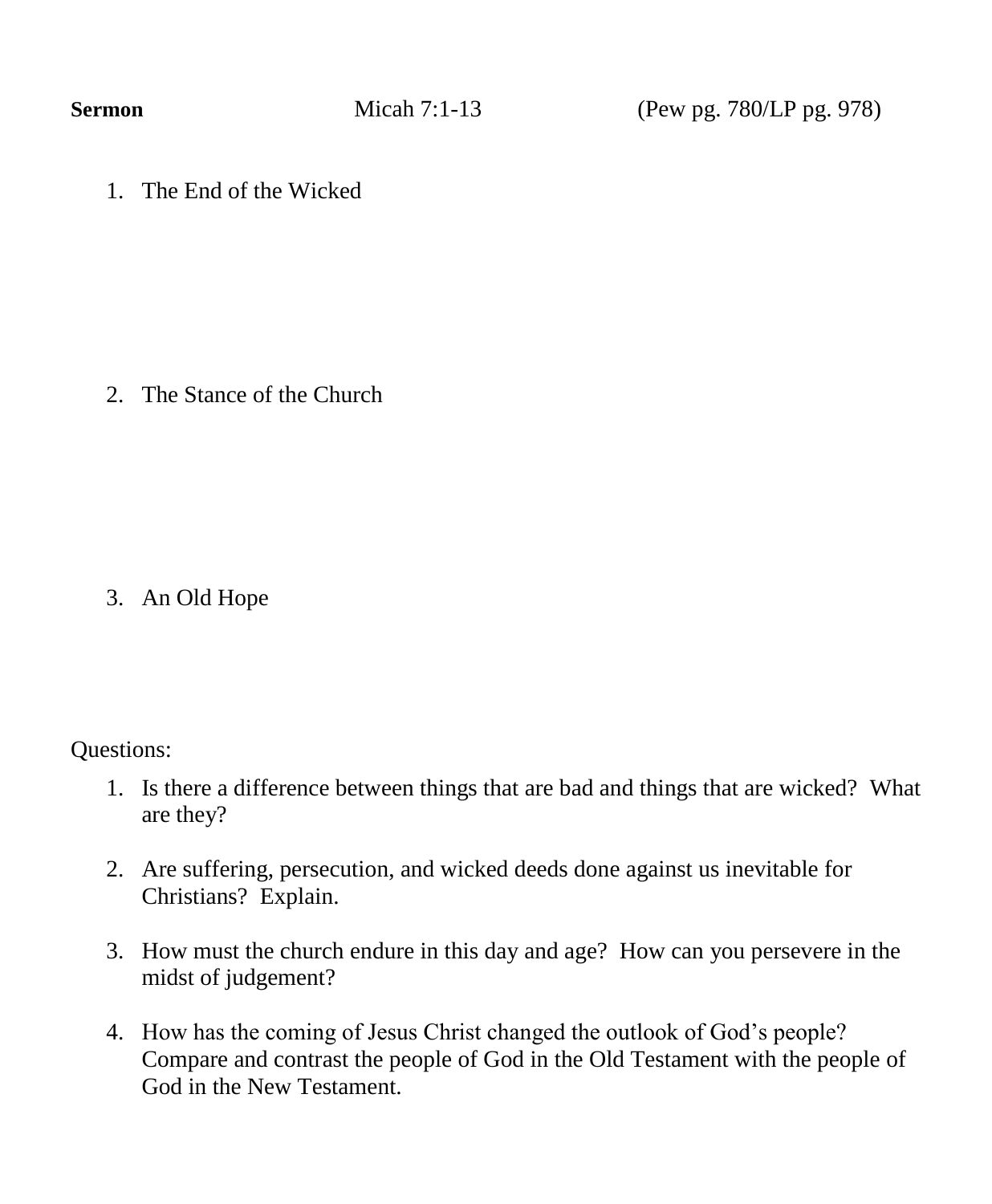# **The Lord's Supper**

(wine in the wine-colored cups and grape juice in the clear cups)

*Sursum Corda* Leader: Lift up your hearts! **People: We lift them up to the Lord!**  Music: Selections from the Hymnal

Hymns from *Trinity Hymnal* used by permission of Great Commission Publications.

**\*Hymn of Response** *Come, Thou Almighty King* No. 101

Come, Thou Almighty King, help us Thy Name to sing, help us to praise! Father all glorious, o'er all victorious, come and reign over us, Ancient of Days!

Come, Thou Incarnate Word, gird on Thy mighty sword, our prayer attend! Come, and Thy people bless, and give Thy Word success, Spirit of holiness, on us descend!

Come, Holy Comforter, thy sacred witness bear in this glad hour. Thou who almighty art, now rule in every heart, and ne'er from us depart, Spirit of power!

To the great One in Three, eternal praises be, hence evermore. His sovereign majesty may we in glory see, and to eternity love and adore!

Hymns from *Trinity Hymnal* used by permission of Great Commission Publications.

### **\*Benediction**

### **\*Gloria Patri** No. 735

**Postlude** 

Glory be to the Father, and to the Son, and to the Holy Ghost; as it was in the beginning, is now, and ever shall be, world without end. Amen, amen.

Hymns from *Trinity Hymnal* used by permission of Great Commission Publications.

*Selection by Musician*

**\* Congregation:** Please stand as able.

**Piano, Organ, Guitar** Chris Erickson **Piano** Grayden Lash **Intercessory Prayer** Andrew Gretzinger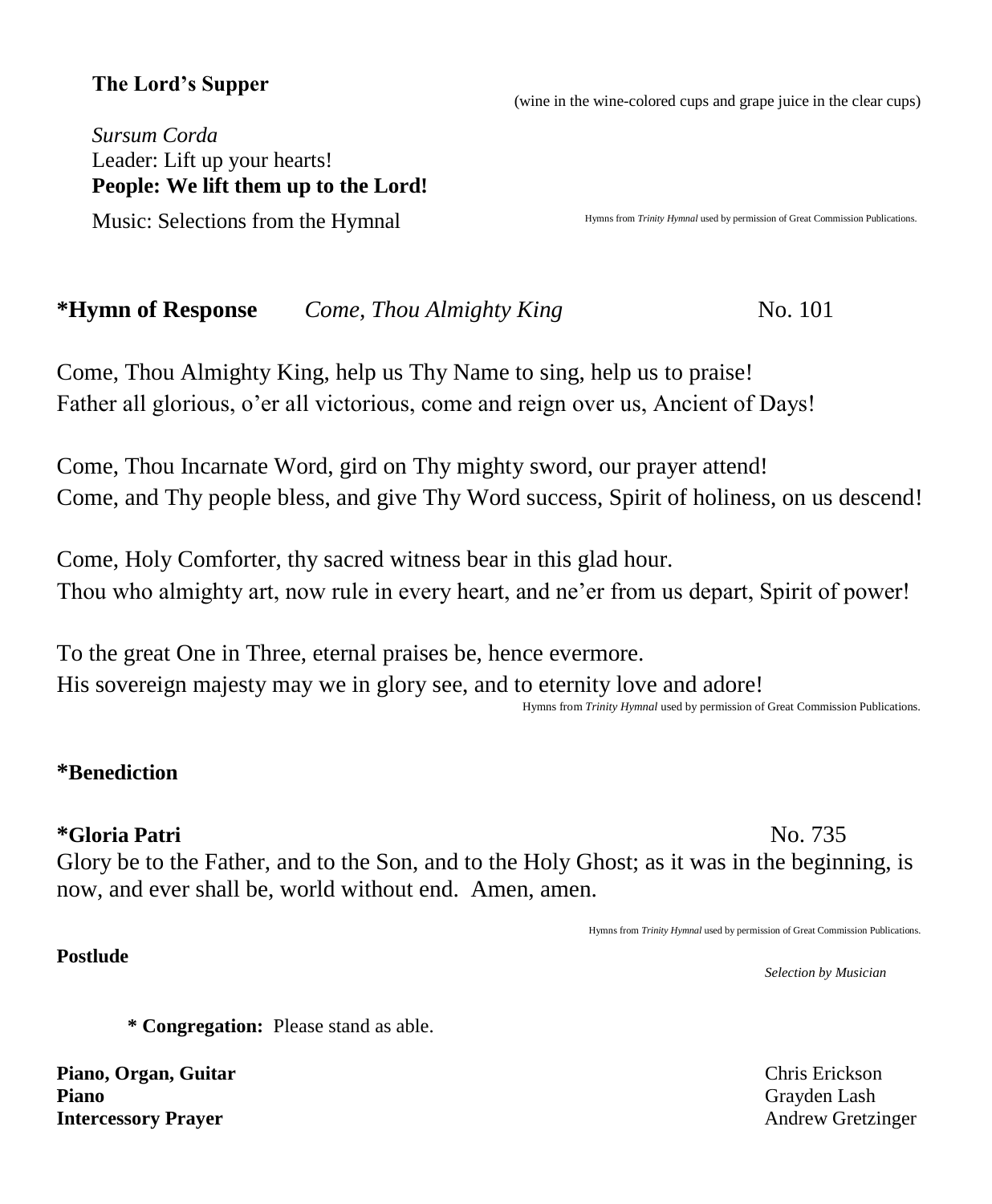### **Weekly Calendar**

| <b>SUN 6/5</b>   | 9:20 AM          | <b>Sunday School</b>                                         |  |  |  |
|------------------|------------------|--------------------------------------------------------------|--|--|--|
|                  | 10:30 AM         | <b>Worship Service</b><br>Lord's Supper                      |  |  |  |
| <b>FRI 6/10</b>  | $5:00 - 7:30$ PM | <b>Youth Group</b><br>(Respond to email if you plan to come) |  |  |  |
| <b>SUN 6/12</b>  | $9:20$ AM        | <b>Sunday School</b>                                         |  |  |  |
|                  | 10:30 AM         | <b>Worship Service</b>                                       |  |  |  |
| <b>TUES 6/14</b> | 1:00PM           | <b>Senior Bible Study</b>                                    |  |  |  |
| <b>SUN 6/19</b>  | 9:20 AM          | <b>Sunday School</b>                                         |  |  |  |
|                  | 10:30 AM         | <b>Worship Service</b>                                       |  |  |  |
| <b>SUN 6/26</b>  | $9:20$ AM        | <b>Sunday School</b>                                         |  |  |  |
|                  | 10:30 AM         | <b>Worship Service</b>                                       |  |  |  |
| <b>THUR 6/30</b> | 11:00 AM         | <b>Viking Luncheon</b><br>(All Welcome)                      |  |  |  |